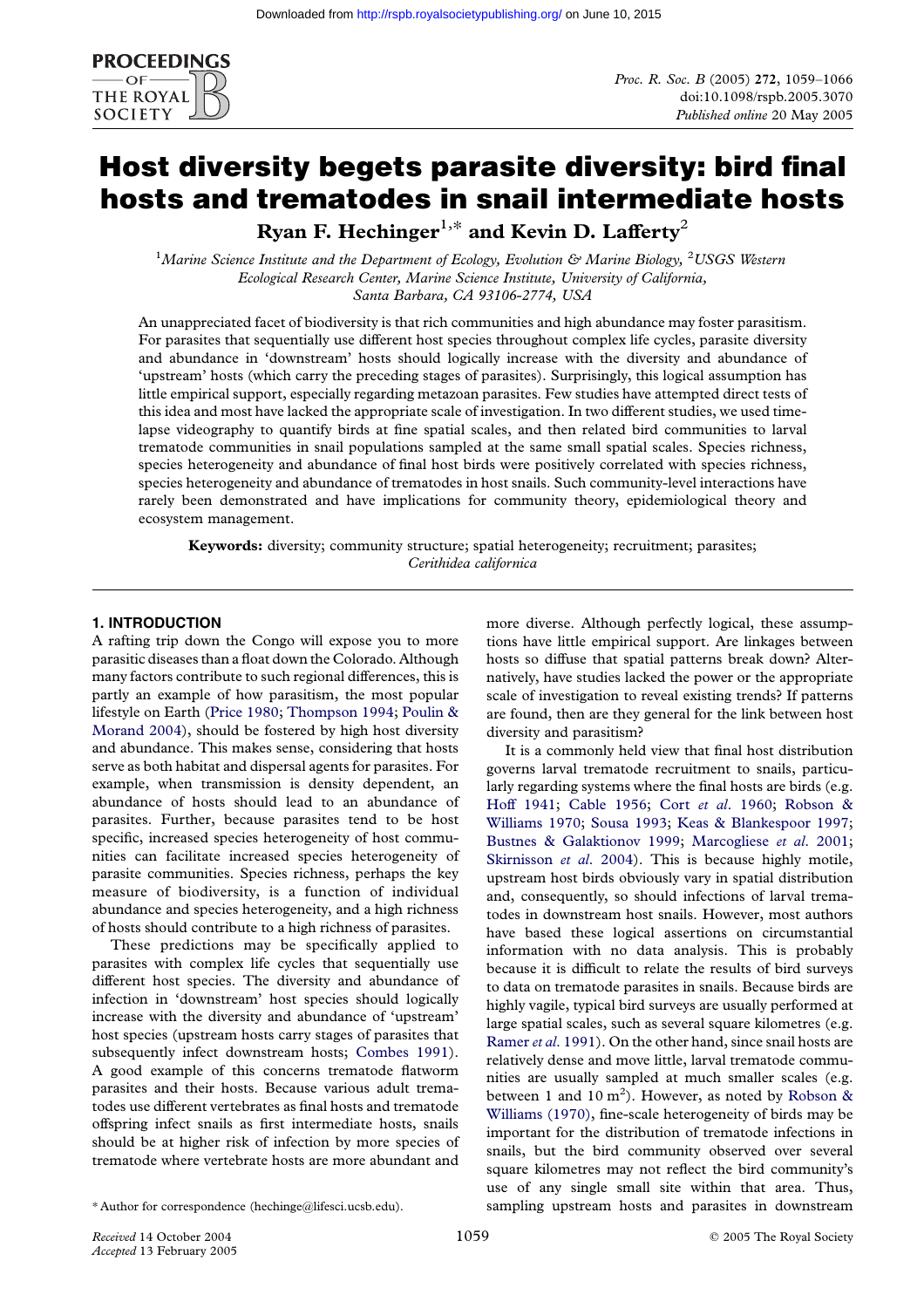hosts at different spatial scales may obscure associations between the two communities.

Here, we report results from two independent observational studies conducted over 2 years in a California coastal wetland. We circumvented the problem of assessing highly vagile birds by using time-lapse videography to document bird use simultaneously at numerous sites at small spatial scales. We then examined the relationship between communities of birds and communities of larval trematodes in snail populations collected at the same spatial scales. This allowed effective tests, with results supporting the hypothesis that host diversity begets parasite diversity.

## 2. METHODS

## (a) Host–parasite system

In Californian tidal wetlands, various species of final host birds transmit more than 18 species of larval trematode to their first intermediate host, the California horn snail, Cerithidea californica (Haldeman 1840); (Martin 1972). Infections in these abundant snails are long-lived (Kuris 1990; Sousa 1993) and the trematodes continuously asexually produce swimming stages that infect various second intermediate hosts. The [trematodes infect](#page-6-0) an[d then mature i](#page-6-0)n birds that prey upon infected second intermediate hosts [\(for a](#page-6-0) [list o](#page-6-0)f [known host](#page-6-0)s, see Huspeni & Lafferty 2004). Adult trematodes produce eggs and larvae (miracidia) that reach the outside environment with the bird excreta. These eggs and larvae are the trematode stages infective to snails.

#### (b) Field sites

Fieldwork took place in two types of habitat in Carpinteria Salt Marsh (34°24' N, 119°32' W), California, USA. This 93 hectare coastal wetland (1 hectare =  $10^4$  m<sup>2</sup>) has a plain of vegetated salt marsh that is broken up by numerous tidal channels and pans (unvegetated shallow depressions). Birds often forage in channels and pans, and these habitats commonly support populations of first intermediate host snails. We chose six channel sites that have been the subjects of continuing long-term ecological monitoring projects. Channel sites were interspersed throughout the entire wetland; they were situated in different tidal channels and ranged in width from 2.8 to 7.7 m. We selected seven pan sites to ensure interspersion throughout the wetland. The pans varied in area from 34 to 195  $m^2$ .

Certain environmental factors mayaffect rates of parasitism in snails and potentially need to be controlled for in analyses. Benthic communities vary with environmental factors such as sediment grain size, sediment organic content and tidal flushing (e.g. Bloom et al. 1972; Zedler et al. 1992). For channel sites, we measured channel width as a proxy for tidal flushing (which also correlates with sediment grain size; Zedler et al. 1992). For pan sites, we determined the sediments' percentage of [mass of sand and or](#page-5-0)g[anic matter. We col](#page-7-0)lected sediment samples by taking 10 regularly interspersed 2.5 cm-wide $\times$ 6.5 cm-deep cores, which were froze[n until](#page-7-0) [analysis. In](#page-7-0) the laboratory, the percentage of sand was determined by washing sediments through a 63  $\mu$ m mesh sieve and the percentage of organic content was quantified by combusting samples at 475 °C for 12 h.

## (c) Birds and time-lapse videography

Accurately assessing bird communities at small spatial scales is difficult because birds are extremely patchy in space

[and time. We](http://rspb.royalsocietypublishing.org/) therefore used time-lapse videography to quantify birds, using one camouflaged video camera at each plot simultaneously. Each camera was oriented so that a 3 m stretch of habitat filled the top of the field of view. We determined the actual area of the plot visible to the camera using field measurements inputted into IMAGEJ v.1.27 software (W. S. Rasband, US/NIH 2002). Plot areas ranged between 13.2 and 19.6  $m<sup>2</sup>$  for channels and between 12.2 and 34.4  $m<sup>2</sup>$  for pans. To capture seasonal variation, we sampled each habitat type throughout one winter month and one spring month (channels in November 2001 and May 2002, and pans from January to February and from April to May 2003). Video cameras sampled during all tidal levels by running 5 s min<sup>-1</sup> every minute for up to 12 h d<sup>-1</sup>. Thus, channel sites were sampled for  $346.9 \pm 13.4$  ( $\pm$ s.d.) h and pans for  $268.8 \pm 21.8$  h. An analysis of this videography technique, including a comparison to typical bird surveys, will be published elsewhere (R. F. Hechinger and K. D. Lafferty, unpublished work). We recorded the presence and species identity of birds by inspecting the video tapes in the laboratory. The bird community at a site was thereby characterized using  $20\,813\pm801$  ( $\pm$ s.d.) video clips for channels and  $16128 \pm 1306$  video clips for pans.

#### (d) Trematodes in snail populations

We assessed the trematode communities in snails at the same 13 sites in which we assessed the bird communities. We sampled snail populations from channels during March and April 2002 and from pans in July 2003 using three parallel belt transects composed of adjacent  $10 \times 50$  cm quadrats. We measured, to the nearest 0.1 mm, the length of each snail found in the transects to generate size–frequency distributions. To assess the trematode community at each site, we randomly sampled 100 snails of the most common size class of each habitat type: 20–25 mm snails from channels and 25–30 mm snails from pans. We sampled a narrow size-range from each habitat because trematode species richness and infection abundance increase with snail size (Sousa 1983). We dissected the 1300 snails in the laboratory to quantify trematode infections. We identified trematodes to species following Martin (1972) and T. C. Huspeni & R. F. Hechinger (unpublished work).

## (e) Community measures

#### (i) Abundance

For each si[te,](#page-6-0) [we](#page-6-0) [calculated](#page-6-0) bird abundance as the number of birds observed per square metre per hour. We measured parasite abundance as the mean number of trematode infections per snail (terminology following Bush et al. 1997). However, post-recruitment competitive loss can influence larval trematode communities in snails (Kuris 1990; Kuris & Lafferty 1994; Lafferty et al. 1994). Thus, the observed abundance of trematode infection[s will under](#page-5-0)[estim](#page-5-0)ate actual trematode recruitment to snail populations. Therefore, to more accurately estimate recruitme[nt of](#page-6-0) [trema](#page-6-0)t[odes, we also calculated 'pre-interactive' abu](#page-6-0)ndances of trematodes using the techniques outlined in Lafferty et al. (1994).

#### (ii) Heterogeneity

As a measure of local species heterogeneity [of birds and](#page-6-0) [tremato](#page-6-0)des, we used estimates of the 'fundamental biodiversity number' (Hubbell 2001). Hubbell (2001) derived the relationship  $S = (1 + \theta) \ln(1 + (\mathcal{J} - 1)/\theta)$ , where S is species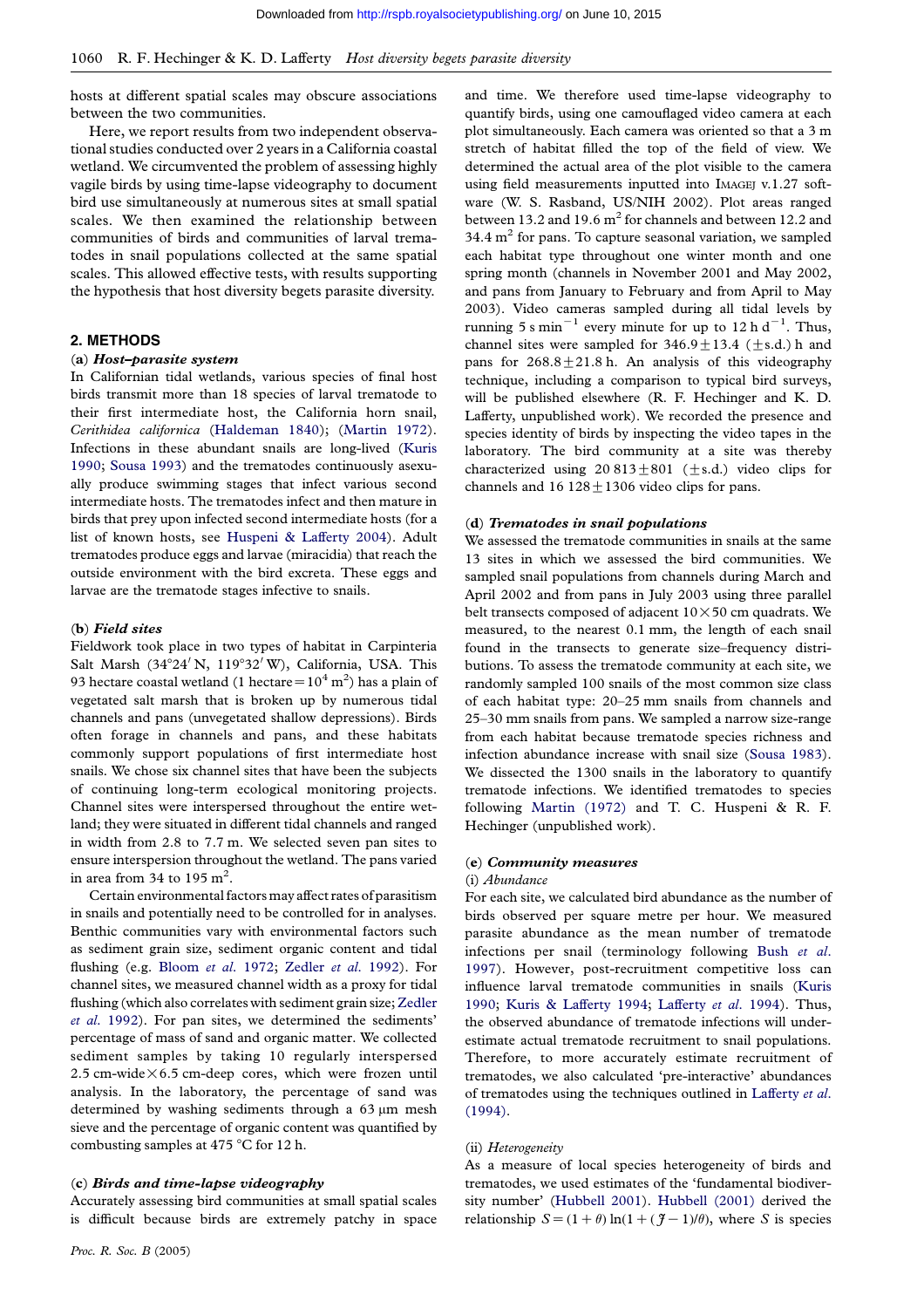richness,  $\hat{J}$  is the number of individuals sampled and  $\theta$  is the fundamental biodiversity number. Although not universally used as a measure of local species heterogeneity, estimates of  $\theta$  should serve well in this capacity, since, like Fisher's  $\alpha$  and Simpson's index, it increases with the slope of species– individual accumulation curves.

To calculate  $\theta$ , we used the same general procedure for both bird and trematode communities. First, we generated randomized species accumulation curves (Gotelli & Colwell 2001) for each site by plotting the average number of species observed for various numbers of individual birds or trematodes observed (from one individual up to the maximum sampled for each site). The averages for [number of species](#page-6-0) [obser](#page-6-0)ved per number of individuals sampled were determined by permuting the data and resampling 100 times for each site. We then generated predicted species accumulation curves using Hubbell's equation. We iteratively solved the value of  $\theta$  that resulted in the best fit of the curve to the data (the best fit was determined by minimizing the sum of the squared deviations on log-transformed abundance data). One pan site was excluded from the heterogeneity analysis because it had so few birds (five individuals) that it was not possible to obtain a precise estimate for  $\theta$ .

## (iii) Species richness

Species richness may be measured using either observed values or some sort of parametric or non-parametric estimator (Colwell & Coddington 1994; Magurran 2004). Species-richness estimators are based on various assumptions. Even non-parametric estimators assume the existence of relationships between the number of observed rare species and the n[umber of unobserved species.](#page-5-0) [These assumption](#page-6-0)s may not apply in the same way to bird communities and larval trematode communities in snails. Thus, we decided to use observed species richness rather than a species-richness estimator. However, because observed species richness increases with sampling effort, we standardized our effort when calculating the number of bird and trematode species seen at a site. For birds, since there was variation in the amount of time sites were video sampled, we used the average bird species richness observed in 1000 standard-sized random subsamples of the data for each site. The size of the subsamples was standardized for each habitat type as the amount of time that characterized the site with the smallest amount of sampling (19 983 min for channels and 13 854 min for pans). For trematodes, observed species richness at each site was standardized by counting the number of trematode species found in the standard-sized sample of 100 snails.

## (f) Analyses

We investigated all associations using product–moment correlation coefficients  $(r)$ . We examined the relationships between bird abundance and trematode abundance in snails (using both observed and pre-interactive trematode abundances), between bird species heterogeneity and trematode species heterogeneity, and between bird species richness and trematode species richness in snails.

To determine whether the environmental factors, channel width and sediment character were important variables affecting parasite abundance, we assessed whether there were relationships between trematode abundance and channel width, and between trematode abundance and the percentage of sand and the percentage of organics at pan [sites. In addi](http://rspb.royalsocietypublishing.org/)tion, to ensure that our measurements of bird species richness were not confounded by varying sample plot size, we examined the effects of video plot size on observed species richness.

Although we ensured high interspersion of sites, spatial autocorrelation could still have resulted in non-independence of the data. Thus, we calculated the exact probability of a site being more similar to its nearest neighbour in the value of a variable than expected by chance (based upon complete enumeration of the similarities between all non-nearest neighbours for the appropriate habitat and measured variable).

We obtained one-tailed  $p$ -values for correlations by generating the null distribution of  $r$  by randomly permuting the data 100 000 times (Edgington 1995), using the Resampling Stats EXCEL Add-in 2.0 (2001 Resampling Stats, Inc.). When we could not specify the direction of a test  $a priori$ , two-tailed  $p$ -values were similarly generated using  $|r|$ . Because sampling timing[, bird sampling ef](#page-6-0)fort and snail size varied between channels and pans, we did not pool channel and pan data. Instead, we analysed each habitat separately and, to assess the overall statistical support for the observed trends, we combined  $p$ -values (weighted by sample size) using the 'z-transform' procedure (Strube & Miller 1986; Rice 1990).

## 3. RESULTS

[Bird](#page-7-0) [and tremat](#page-6-0)ode abundance varied a[mong](#page-7-0) [sites](#page-7-0) [within](#page-7-0) both channels and pans and, overall, were significantly positively correlated with each other (respectively,  $r=0.69$ ,  $n=6$ ,  $p=0.15$  and  $r=0.62$ ,  $n=7$ ,  $p=0.076$ ; combined  $p=0.039$ ; figure 1). Similar results were obtained when we used estimated pre-interactive trematode abundances ( $r=0.72$ ,  $n=6$ ,  $p=0.15$  and  $r=0.64$ ,  $n=7$ ,  $p=0.064$ , respectively; combined  $p=0.034$ ). These results were not conf[ounded b](#page-3-0)y width of channels or variation in pan sediment character, as there was no relationship between trematode abundance and channel width ( $|r|=0.15$ ,  $n=6$ ,  $p=0.81$ ) or between trematode abundance and the percentage of sand or percentage of organics (respectively,  $|r|=0.036$ ,  $n=7$ ,  $p=0.97$  and  $|r|=0.050$ ,  $n=7$ ,  $p=0.88$ ). Moreover, spatial nonindependence was not problematic because sites were not more similar to nearest neighbours than non-nearest neighbours in either habitat for bird or trematode abundance measures (all  $p>0.05$ , mean  $p=0.44\pm0.32$ s.d.).

The species heterogeneity of bird and trematode communities also varied among sites in both studies. Bird species heterogeneity was strongly positively correlated with trematode species heterogeneity in both channels and pans (respectively,  $r=0.95$ ,  $n=6$ ,  $p=0.012$ and  $r=0.81$ ,  $n=6$ ,  $p=0.029$ ; combined  $p=0.0017$ ; figure 2). Spatial autocorrelation was not problematic because sites were not more similar to nearest neighbours than non-nearest neighbours for bird or trematode heterogeneity in either habitat (all  $p > 0.11$ , mean  $p=0.49\pm0.31$  $p=0.49\pm0.31$  $p=0.49\pm0.31$  s.d.).

The species richness of bird and trematode communities varied among sites in both studies. Bird species richness was strongly positively correlated with trematode species richness in both channels and pans (respectively,  $r=0.88$ ,  $n=6$ ,  $p=0.017$  and  $r=0.79$ ,  $n=7$ ,  $p=0.021$ ;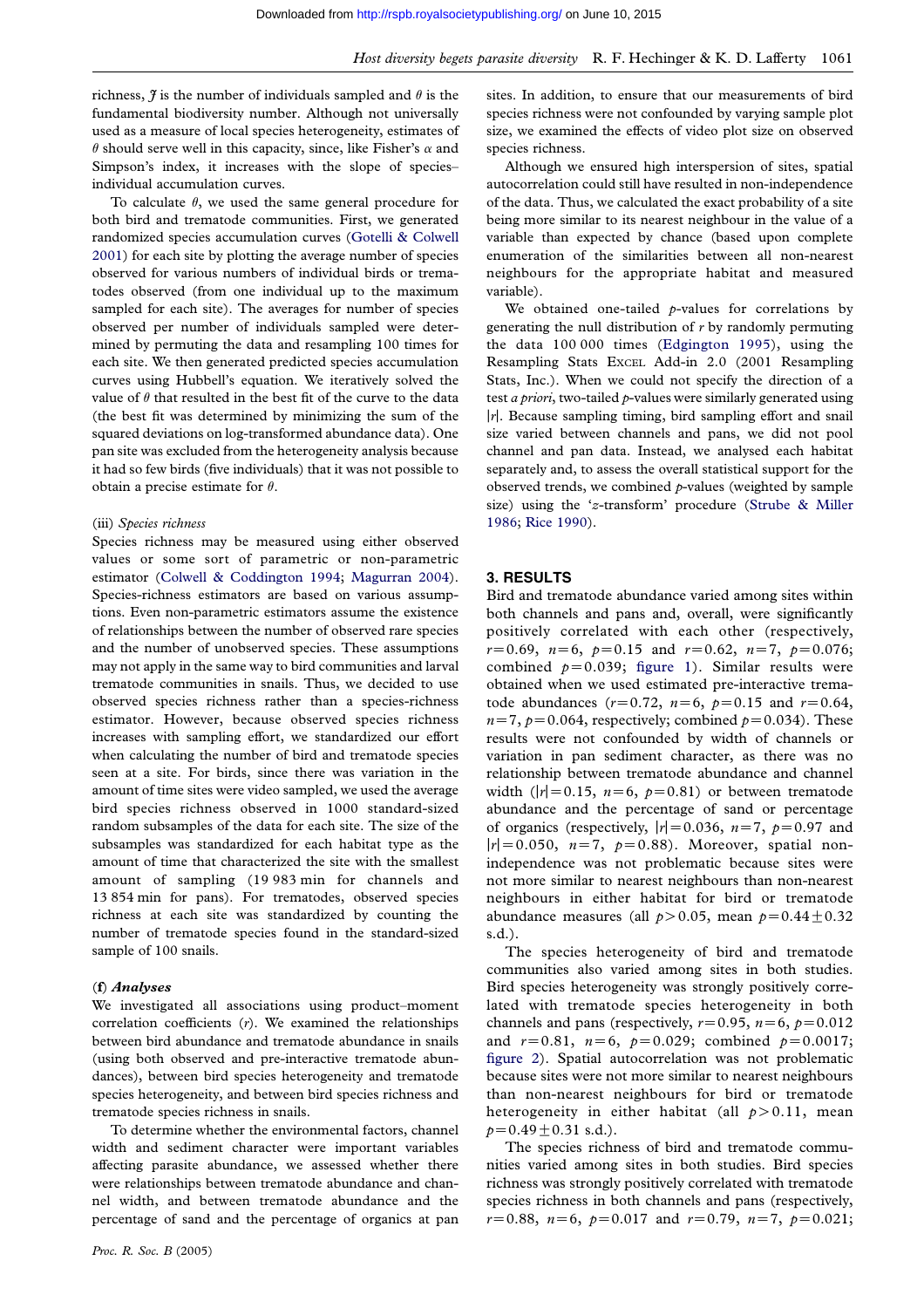<span id="page-3-0"></span>

Figure 1. Positive correlations between abundance of trematodes in snail populations (mean number of individual infections per snail) and abundance of birds (number  $m^{-2} h^{-1}$ ) across sites in (a) channels, with 20–25 mm snails and (b) pans, with 25–30 mm snails ( $r=0.69$  and  $r=0.62$ , respectively; combined  $p=0.039$ ). Trend lines are the standard major axes, reflecting the bivariate nature of the data (see Sokal & Rohlf 1981).

combined  $p=0.0017$ ; figure 3). Bird species richness was not confounded by variation in the area of plot sampled in channels [or](#page-6-0) [pans](#page-6-0) [\(respectiv](#page-6-0)ely,  $|r|=0.45$ ,  $n=6$ ,  $p=0.20$ and  $|r|$  = 0.02, n=7, p=0.52; combined p=0.31). Spatial autocorrelation was n[ot probl](#page-4-0)ematic since there was no suggestion that sites were more similar to nearest neighbours than non-nearest neighbours in both habitats regarding observed species richness (all  $p > 0.16$ , mean  $p=0.56\pm0.23$  s.d.).

## 4. DISCUSSION

Findings from our two studies support the assumption that the spatial distribution of upstream hosts drives patterns of parasitism in downstream hosts. Host abundance influences parasite abundance, host heterogeneity facilitates parasite heterogeneity, and therefore host species richness begets parasite species richness. To the best of our knowledge, this is the first time that the diversity of an upstream host community has been shown to be associated with the diversity of parasites in a downstream host population.



Figure 2. Positive correlations between species heterogeneity  $(\theta)$  of trematodes in snail populations and species heterogeneity of birds, across sites in (a) channels, with 20–25 mm snails, and (b) pans, with  $25-30$  mm snails ( $r=0.95$  and  $r=0.81$ , respectively; combined  $p=0.0017$ ). Trend lines are the standard major axes, reflecting the bivariate nature of the data (see Sokal & Rohlf 1981).

Only two previous studies have explicitly examined the relationship between bird communities and larval trematod[e](#page-6-0) [communities](#page-6-0) [in](#page-6-0) [s](#page-6-0)nails, yielding mixed results. Kube et al. (2002) characterized the bird use of an area by surveying birds over  $5{\text -}10\,\text{km}^2$ , while characterizing the snail trematode community in a restricted area by using 'a few sweeps of a dip net'. The disparity between [the scale of samp](#page-6-0)ling for birds and snail hosts may explain why they found no association between bird abundance and trematodes in snails. Disparity in sampling scale may also explain why Latham & Poulin (2003) found only weak evidence for an association between final host birds and larval parasites in crabs (studying operationally similar acanthocephalan parasites). In the other previous study ex[plicitly examining](#page-6-0) [the rela](#page-6-0)tionship between birds and trematodes in snails, Smith (2001) sampled birds and larval trematodes in snails at the same spatial scale. She tackled the problem of quantifying vagile birds at small spatial scales by sampling replicated sites of varying numbers of natu[rally occurrin](#page-6-0)g bird perches. She found a positive association between bird abundance and trematode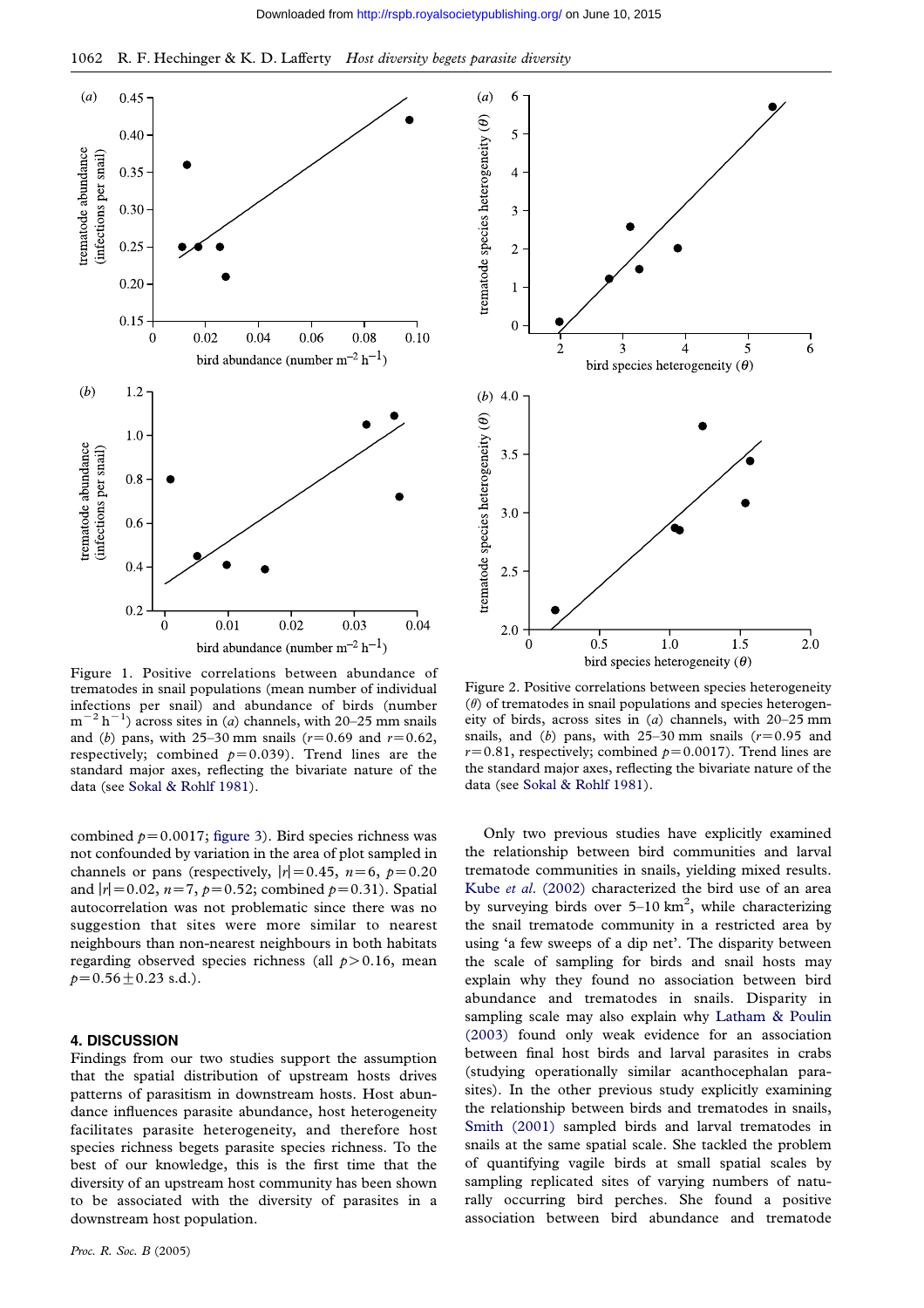<span id="page-4-0"></span>

Figure 3. Positive correlations between species richness of trematodes in snail populations and species richness of birds, across sites in (a) channels, with 20–25 mm snails, and (b) pans, with 25–30 mm snails ( $r=0.88$  and  $r=0.79$ , respectively; combined  $p=0.0017$ ). Trend lines are the standard major axes, reflecting the bivariate nature of the data (see Sokal & Rohlf 1981).

prevalence in snails. However, she did not investigate associations between bird diversity and trematode diversity.

[We](#page-6-0) [were](#page-6-0) [able](#page-6-0) [t](#page-6-0)o uncover relationships between the diversity and abundance of upstream host birds and larval parasites in downstream host snails by using time-lapse videography to sample the two communities at the same spatial scale. The associations between bird communities and parasite communities in snails were consistently in the same direction in both habitats sampled. The interesting outlier data point driving the positive correlation between channel bird abundance and trematode abundance in snails (figure  $1a$ ) occurs exactly where predicted. That is, the channel site that had by far the greatest bird abundance also had the greatest trematode abundance in snails. When such outliers occur, the best solution is to gather [more da](#page-3-0)ta or do another study. This is what we did by studying pans, yielding results that further bolstered the hypothesis of a positive association between bird abundance and trematode abundance in snails (figure 1b).

Although we assessed the potential influence of some environmental conditions, some unmeasured factors may [have affected](http://rspb.royalsocietypublishing.org/) spatial variation of parasitism in our systems. For example, temperature stress, ultraviolet radiation and pollution may affect trematode survival and ability to infect snails (reviewed by Pietrock & Marcogliese 2003). It is possible that these stresses varied between sites. However, our analysis demonstrated that nearest-neighbour sites were not more similar to one another than expected by chance. Thus, we feel tha[t it is problematic to assume t](#page-6-0)hat birds—the known sources of trematode stages infectious to snails—were truly unrelated to trematode communities in snails, and that some potential unknown environmental effect on parasitism spuriously covaried with bird abundance, heterogeneity and species richness.

Another possible explanation for residual variation in our results could be nocturnal final hosts, which were not adequately sampled with our videography technique. However, in our study system, there are primarily only two potential nocturnal final hosts: black-crowned night herons (Nycticorax nycticorax) and racoons (Procyon lotor). Racoons are almost certainly not important for our study because they defecate in only a few localized latrine areas (see Lafferty & Dunham in press) and none of these was present at our study sites.

The flip side of the relationships we studied should also occur. That is, birds as downstream hosts should be more freq[uently infected by more types](#page-6-0) of trematodes in areas where prey are more abundant and diverse. This is because many prey are upstream hosts for trematodes that are trophically transmitted to birds. Transmission to birds will often be more efficient in areas with greater prey (second intermediate host) density. Furthermore, since trematode parasites differ in what host species they use, areas with more types of prey should support a greater diversity of trematodes. Indeed, there is some evidence that hosts with a more diverse diet are parasitized by more species of parasite (see review in Combes 2001). This may explain why communities of trematodes in gulls appear to be more similar in wetlands that share certain physical and biological characteristics (Simkova et al. 2003).

Further consideration of our [findings illustra](#page-6-0)tes that the distribution of an upstream host community can not only drive parasite community structure in downstream hosts, but can also be indirectly [responsible for the](#page-6-0) distribution of varied and profound impacts of parasitism on several downstream host communities. It is generally recognized that species may significantly affect one another via indirect interactions, such as 'apparent competition' (Holt 1977) and 'parasite mediation' (Price et al. 1986). Our work demonstrates that bird communities indirectly impact apparently unassociated snail populations by driving levels of trematode parasitism in snails. Trematode [parasitism](#page-6-0) can strongly affect the ec[ological and evo](#page-6-0)lutionary dynamics of snail populations since trematodes castrate and can increase mortality in snail first intermediate hosts (Kuris 1973; Sousa 1983; Lively 1987; Sousa & Gleason 1989; Lafferty 1993a,b). Moreover, birds may also indirectly affect fishes and benthic invertebrates because trematodes may also strongly impact these se[cond intermediate hosts; fo](#page-6-0)r [example, by](#page-6-0) [greatly increasing the r](#page-7-0)a[te of predation](#page-6-0) on infected individuals (e.g. Lafferty & Morris 1996).

Spatial variation in infection caused by the distribution of upstream hosts may also be extremely important for post-recruitment dynamics in parasite communities.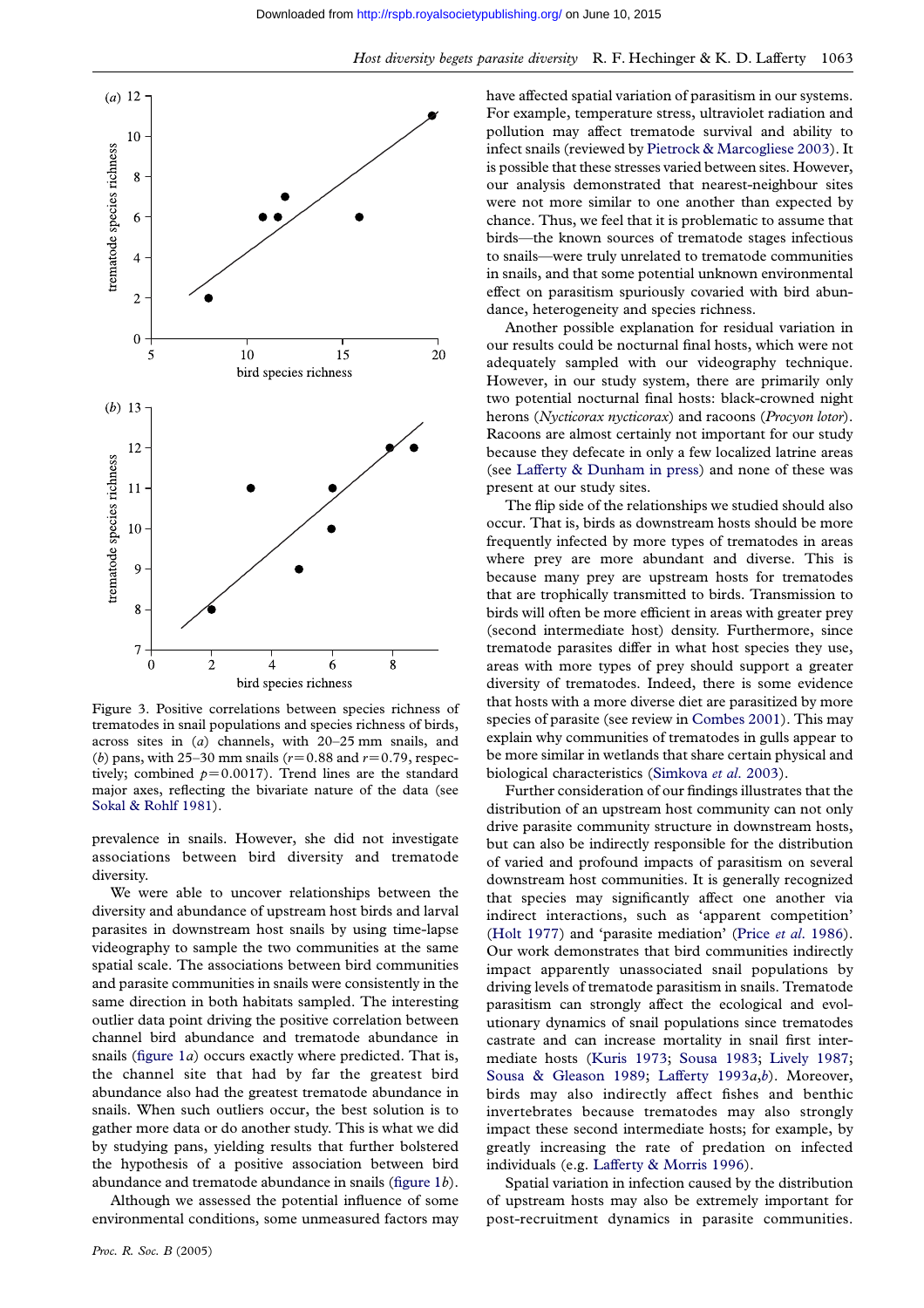<span id="page-5-0"></span>For instance, spatial heterogeneity of trematode infection often increases competitive interactions between trematode species in snails (Kuris & Lafferty 1994). Lafferty et al. (1994) demonstrated that such intensification of interspecific competition is an important factor affecting parasite community structure in Carpinteria Salt Marsh. Our findings indicate [that uneven use of th](#page-6-0)e [wetland ecosystem by](#page-6-0) birds drives the spatial heterogeneity in infection that causes this intensification of interspecific competition. Indeed, at our study sites, bird abundance and species richness both positively and significantly correlated with the proportion of trematodes lost to interspecific competition in snail populations (R. F. Hechinger and K. D. Lafferty, unpublished data).

Our results also strongly support exploring the use of trematode parasites as biomonitoring tools. Trematode communities in snails are common throughout the world (Yamaguti 1975; Kuris & Lafferty 1994; Poulin & Mouritsen 2003), and are easy to assess (Huspeni et al. 2005). If trematodes reflect the diversity and dynamics of surrounding free-living communities, then they may be [extremely useful](#page-7-0) [indicators of ecological](#page-6-0) [condition.](#page-6-0) [Huspeni & Laf](#page-6-0)ferty (2004) recently us[ed trematode](#page-6-0) [comm](#page-6-0)unities in California horn snails to evaluate the ecological effects of a wetland restoration project. They found that trematode abundance and species richness [increased after the restoratio](#page-6-0)n and suggested that this occurred because greater numbers of bird individuals and species used the wetland following the restoration. Our findings support this assertion. Further, we recently found correlations between the diversity and abundance of benthic invertebrates and trematodes in snail populations (R. F. Hechinger, K. D. Lafferty, T. C. Huspeni, A. J. Brooks and A. M. Kuris, unpublished work). We expected this primarily because birds prey upon benthic invertebrates, and areas with greater diversity and abundance of benthos should attract a greater diversity and abundance of birds, which subsequently bring a greater diversity and abundance of trematode stages infectious to snails (as documented in this paper). As an indication of their value as biomonitoring tools, in our study, trematode communities were much less time-consuming to assess than were birds; collecting and processing trematode data averaged 4.6 person h site<sup> $-1$ </sup>, whereas collecting and processing bird data averaged 53.2 person h site $^{-1}$ . We are currently performing a full quantitative analysis of the costeffectiveness of using trematodes as bioindicators compared with alternative methods of assessing ecosystem diversity.

At first sight, our finding that host diversity begets parasite diversity might seem to contradict results from research on a tick-transmitted disease. In the eastern United States, the risk of human exposure to Lyme disease decreases with increasing species richness of small mammals (e.g. see Ostfeld & Keesing 2000). Ixodid ticks vector Lyme disease (a spirochaete bacterium) to humans only after first becoming infected by feeding on a competent reservoir host. Since the bacterium thrives in only a few host specie[s, greater mammal richness](#page-6-0) increases the proportion of incompetent hosts that ticks feed on. This lowers the prevalence of the bacterium in ticks, which decreases the abundance of Lyme disease in humans. However, increasing the diversity of competent hosts (e.g. ground-nesting birds) apparently increases the abundance

[of Lyme diseas](http://rspb.royalsocietypublishing.org/)e (Ostfeld & Keesing 2000). Of course, increasing the diversity of any type of host will increase the diversity of parasites in general (although the abundance of a particular pathogen may decrease). In other words, there is no contrad[iction between what migh](#page-6-0)t superficially appear to be opposite findings.

# 5. CONCLUSION

Our work demonstrates consistent, positive and significant associations between final host bird communities and trematode communities in intermediate host snail populations. Such a link is expected because upstream host birds are the source of trematode eggs and larvae, which infect downstream host snails. Our work, along with that of Smith (2001), shows that abundant host bird communities drive recruitment of abundant larval trematode communities in host snails. We further demonstrate that species heterogeneity of bird communities leads t[o heterogeneity](#page-6-0) of parasite communities in snails. High abundance and heterogeneity increase species richness, and this explains our findings that species-rich bird communities are associated with species-rich trematode communities. Thus, our work demonstrates, for the first time to our knowledge, that diverse upstream host communities can drive the development of diverse parasite communities in downstream host populations.

We thank A. Kuris, T. Huspeni, M. Rigby, K. Whitney, V. McKenzie, A. Mora, K. Phillips, N. Talhouk, J. Yee and several anonymous reviewers for helpful comments; A. Rice and D. Eghbali for assistance with viewing videos; T. Huspeni for help with snail dissections; C. Boch for field and laboratory assistance and W. Rice for statistical advice. We thank the University of California (UC) Natural Reserve System's Carpinteria Salt Marsh Reserve, and the homeowners' associations of Sandyland Cove and Sandpoint Road for access to protected wetland habitat. This research received financial support from the UC Coastal Environmental Quality Initiative, the UC Toxic Substances and Research Program, the US EPA (EPA/R-82867601) and the NIH/NSF (DEB-0224565).

## REFERENCES

- Bloom, S. A., Simon, J. L. & Hunter, V. D. 1972 Animal– sediment relations and community analysis of a Florida estuary. Mar. Biol. 13, 43–56.
- Bush, A. O., Lafferty, K. D., Lotz, J. M. & Shostak, A. W. 1997 Parasitology meets ecology on its own terms: Margolis et al. revisited. J. Parasitol. 83, 575-583.
- Bustnes, J. O. & Galaktionov, K. 1999 Anthropogenic influences on the infestation of intertidal gastropods by seabird trematode larvae on the southern Barents Sea coast. Mar. Biol. 133, 449–453.
- Cable, R. M. 1956 Marine cercariae of Puerto Rico. In Scientific survey of Porto Rico and the Virgin Islands (ed. R. W. Miner), vol. XVI-Part 4, pp. 491–577. New York: New York Academy of Sciences.
- Colwell, R. K. & Coddington, J. A. 1994 Estimating terrestrial biodiversity through extrapolation. Phil. Trans. R. Soc. B 345, 101–118.
- Combes, C. 1991 Ethological aspects of parasite transmission. Am. Nat. 138, 867–880.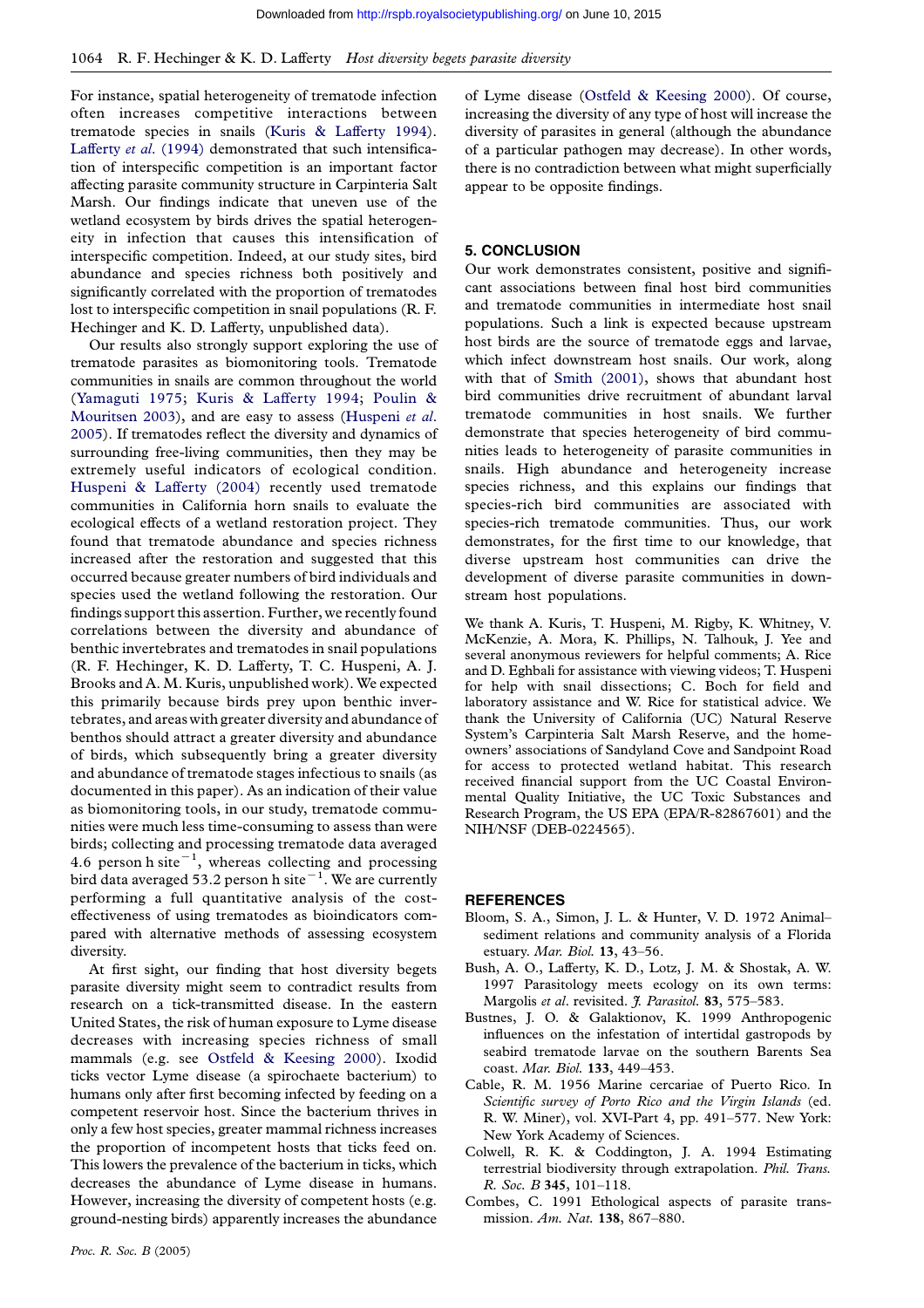- <span id="page-6-0"></span>Combes, C. 2001 Parasitism: the ecology [and evolution of](http://rspb.royalsocietypublishing.org/) intimate interactions. Interspecific interactions. University of Chicago Press. [Translated by Isaure de Buron and Vincent A. Connors.]
- Cort, W. W., Hussey, K. L. & Ameel, D. J. 1960 Seasonal fluctuations in larval trematode infections in Stagnicola emarginata angulata from Phragmites Flats on Douglas Lake. Proc. Helminthol. Soc. Wash. 27, 11–12.
- Edgington, E. S. 1995 Randomization tests. New York: Marcel Dekker.
- Gotelli, N. J. & Colwell, R. K. 2001 Quantifying biodiversity: procedures and pitfalls in the measurement and comparison of species richness. Ecol. Lett. 4, 379-391.
- Haldeman, S. S. 1840 A monograph of the Limniades and other freshwater univalve shells of North America. Philadelphia: J. Dobson.
- Hoff, C. C. 1941 A case of correlation between infection of snail hosts with Cryptocotyle lingua and the habits of gulls. J. Parasitol. 27, 539.
- Holt, R. D. 1977 Predation, apparent competition, and structure of prey communities. Theor. Popul. Biol. 12, 197–229.
- Hubbell, S. P. 2001 The unified neutral theory of biodiversity and biogeography. Princeton University Press.
- Huspeni, T. C. & Lafferty, K. D. 2004 Using larval trematodes that parasitize snails to evaluate a salt-marsh restoration project. Ecol. Appl. 14, 795-804.
- Huspeni, T. C., Hechinger, R. F. & Lafferty, K. D. 2005 Trematode parasites as estuarine indicators: opportunities, applications and comparisons with conventional community approaches. In Estuarine indicators (ed. S. Bortone), pp. 297–314. Boca Raton, FL: CRC Press.
- Keas, B. E. & Blankespoor, H. D. 1997 The prevalence of cercariae from Stagnicola emarginata (Lymnaeidae) over 50 years in northern Michigan. *J. Parasitol*. 83, 536-540.
- Kube, J., Kube, S. & Dierschke, V. 2002 Spatial and temporal variations in the trematode component community of the mudsnail Hydrobia ventrosa in relation to the occurrence of waterfowl as definitive hosts. J. Parasitol. 88, 1075–1086.
- Kuris, A. M. 1973 Biological control: implications of the analogy between the trophic interactions of insect pest– parasitoid and snail–trematode systems. Exp. Parasitol. 33, 365–379.
- Kuris, A. M. 1990 Guild structure of larval trematodes in molluscan hosts: prevalence, dominance and significance of competition. In Parasite communities: patterns and processes (ed. G. W. Esch, A. O. Bush & J. M. Aho), pp. 69–100. London: Chapman & Hall.
- Kuris, A. M. & Lafferty, K. D. 1994 Community structure: larval trematodes in snail hosts. Annu. Rev. Ecol. Syst. 25, 189–217.
- Lafferty, K. D. 1993a Effects of parasitic castration on growth, reproduction and population dynamics of the marine snail Cerithidea californica. Mar. Ecol. Prog. Ser. 96, 229–237.
- Lafferty, K. D. 1993b The marine snail, Cerithidea californica, matures at smaller sizes where parasitism is high. Oikos 68, 3–11.
- Lafferty, K. D. & Dunham, E. J. In press. Trematodes in snails near raccoon latrines suggest a final host role for this mammal in California salt marshes. J. Parasitol.
- Lafferty, K. D. & Morris, A. K. 1996 Altered behavior of parasitized killifish increases susceptibility to predation by bird final hosts. Ecology 77, 1390–1397.
- Lafferty, K. D., Sammond, D. T. & Kuris, A. M. 1994 Analysis of larval trematode communities. Ecology 75, 2275–2285.
- Latham, A. D. M. & Poulin, R. 2003 Spatiotemporal heterogeneity in recruitment of larval parasites to shore crab intermediate hosts: the influence of shorebird definitive hosts. Can. J. Zool. 81, 1282-1291.
- Lively, C. M. 1987 Evidence from a New Zealand snail for the maintenance of sex by parasitism. Nature 328, 519–521.
- Magurran, A. E. 2004 Measuring biological diversity. Maldan, MA: Blackwell Publishing.
- Marcogliese, D. J., Compagna, S., Bergeron, E. & McLaughlin, J. D. 2001 Population biology of eyeflukes in fish from a large fluvial ecosystem: the importance of gulls and habitat characteristics. Can. *J. Zool.* 79, 1102–1113.
- Martin, W. E. 1972 An annotated key to the cercariae that develop in the snail Cerithidea californica. Bull. South. California Acad. Sci. 71, 39–43.
- Ostfeld, R. S. & Keesing, F. 2000 Biodiversity and disease risk: the case of lyme disease. Conserv. Biol. 14, 722–728.
- Pietrock, M. & Marcogliese, D. J. 2003 Free-living endohelminth stages: at the mercy of environmental conditions. Trends Parasitol. 19, 293–299.
- Poulin, R. & Morand, S. 2004 Parasite biodiversity. Washington, DC: Smithsonian Books.
- Poulin, R. & Mouritsen, K. N. 2003 Large-scale determinants of trematode infections in intertidal gastropods. Mar. Ecol. Prog. Ser. 254, 187–198.
- Price, P. W. 1980 Evolutionary biology of parasites. Princeton University Press.
- Price, P. W., Westoby, M., Rice, B., Atsatt, P. R., Fritz, R. S., Thompson, J. N. & Mobley, K. 1986 Parasite mediation in ecological interactions. Annu. Rev. Ecol. Syst. 17, 487–505.
- Ramer, B. A., Page, G. W. & Yoklavich, M. M. 1991 Seasonal abundance habitat use and diet of shorebirds in Elkhorn Slough, California. West. Birds 22, 157–174.
- Rice, W. R. 1990 A consensus combined P-value test and the family-wide significance of component tests. Biometrics 46, 303–308.
- Robson, E. M. & Williams, I. C. 1970 Relationships of some species of Digenea with the marine prosobranch Littorina littorea (L.) I. The occurrence of larval Digenea in L. littorea on the North Yorkshire Coast. J. Helminthol. 44, 153–168.
- Simkova, A., Sitko, J., Okulewicz, J. & Morand, S. 2003 Occurrence of intermediate hosts and structure of digenean communities of the black-headed gull, Larus ridibundus (L.). Parasitology 126, 69–78.
- Skirnisson, K., Galaktionov, K. V. & Kozminsky, E. V. 2004 Factors influencing the distribution of digenetic trematode infections in a mudsnail (Hydrobia ventrosa) population inhabiting salt marsh ponds in Iceland. J. Parasitol. 90, 50–59.
- Smith, N. F. 2001 Spatial heterogeneity in recruitment of larval trematodes to snail intermediate hosts. Oecologia 127, 115–122.
- Sokal, R. R. & Rohlf, F. J. 1981 Biometry. New York: W. H. Freeman and Company.
- Sousa, W. P. 1983 Host life history and the effect of parasitic castration on growth a field study of Cerithidea californica (Gastropoda:Prosobranchia) and its trematode parasites. *J. Exp. Mar. Biol. Ecol.* 73, 273–296.
- Sousa, W. P. 1993 Interspecific antagonism and species coexistence in a diverse guild of larval trematode parasites. Ecol. Monogr. 63, 103–128.